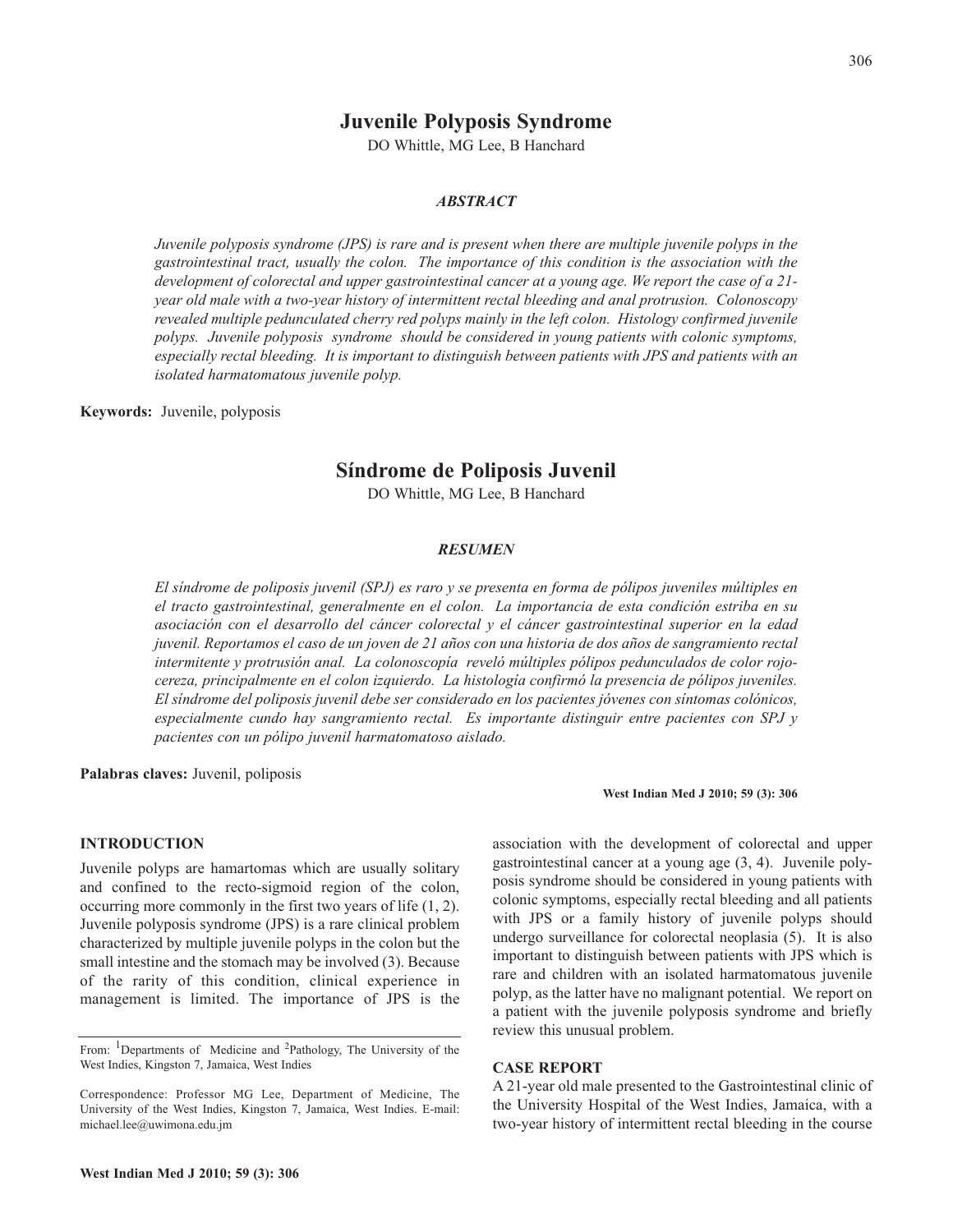of being treated for rectal haemorrhoids by his general practitioner. He passed a small volume of bright blood recently, at times mixed with stool. The bleeding was not precipitated by constipation or straining. There was no associated pain or tenesmus. Occasionally, he noted a fleshy material protruding through the anus which he was able to reinsert manually into the rectum. He did not report a significant history of constipation, diarrhoea, nausea, vomiting, jaundice, syncope or constitutional symptoms. There was no family history of colonic polyps or cancer.

Physical examination revealed a young healthy male with pink mucous membranes and no significant lymphadenopathy. His abdomen was flat, non-tender and without obvious masses. Rectal examination revealed multiple firm polypoid masses. The rest of his systemic examination was normal.

Laboratory investigations were normal, with haemoglobin 13.5 mg/dL. At colonoscopy, multiple pedunculated cherry red polyps were noted mainly in the left side of the colon but there were also large caecal polyps (Fig. 1). Upper



Fig. 1: Large polyps in the caecum

endoscopy was normal. Representative polypectomies were done, which proved to be juvenile polyps on histology. Those from the rectum were typical: exhibiting cystically dilated glands in an abundance of inflamed stroma (Fig. 2). The caecal polyps were atypical, presenting a villiform appearance with branching glands and minimal stroma (Fig. 3). The epithelium was totally benign; no adenomatous changes were observed in either of the two subtypes. A colectomy was advised on the basis that this represented Juvenile polyposis syndrome with numerous polyps.

#### **DISCUSSION**

Three forms of familial juvenile polyposis syndrome, all autosomal dominant, have been documented as per the following criteria: a) multiple (3 or more) juvenile polyps limited to the colon and rectum, b) any number of juvenile



Fig. 2: Histology: Typical juvenile polyp in the rectum.



Fig. 3: Histology: Atypical juvenile polyp in caecum.

polyps with a family history of juvenile polyps and c) generalized juvenile polyposis with polyps throughout the gastrointestinal tract (6). Juvenile polyposis syndrome accounts for less than 1% of all colorectal cancer but carries a 40–50% risk of colorectal cancer by the age of 34 years and 68% by 60 years (3). The incidence of gastric cancer has been reported to be 21% in patients with familial juvenile polyposis with gastric polyps (3). The index case had multiple juvenile polyps throughout the colon with a negative family history.

Juvenile polyposis is caused by mutations in at least two genes. Germline mutations in MADH4 (also known as SMAD4, DPC4) encoding SMAD4 account for 15–30% of familial and sporadic cases (7). Mutations in the bone morphogenic protein receptor 1A gene (BMPR1A) may account for an additional 20–40% (7, 8). Both MADH4 and BMPR1A belong to the TGF beta superfamily. Since mutations were not found in more than half of JPS patients in one series, either additional genes predisposing to JP remain to be discovered or alternate means of inactivation of the two known genes are responsible for other JPS cases (9).